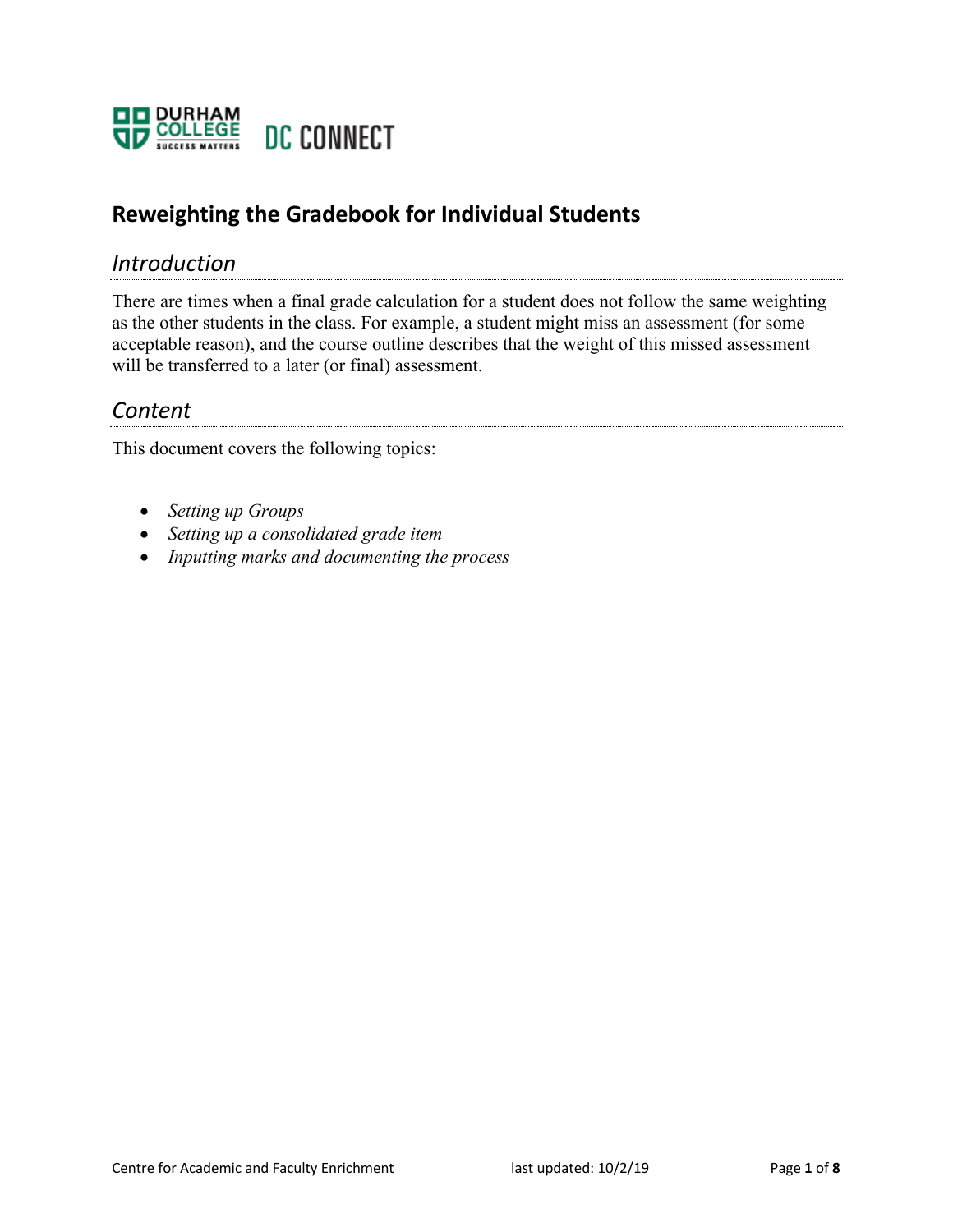# *Setting up Groups*

The first step is to set up the ability for students to see their reweighted grades, without breaching any privacy.

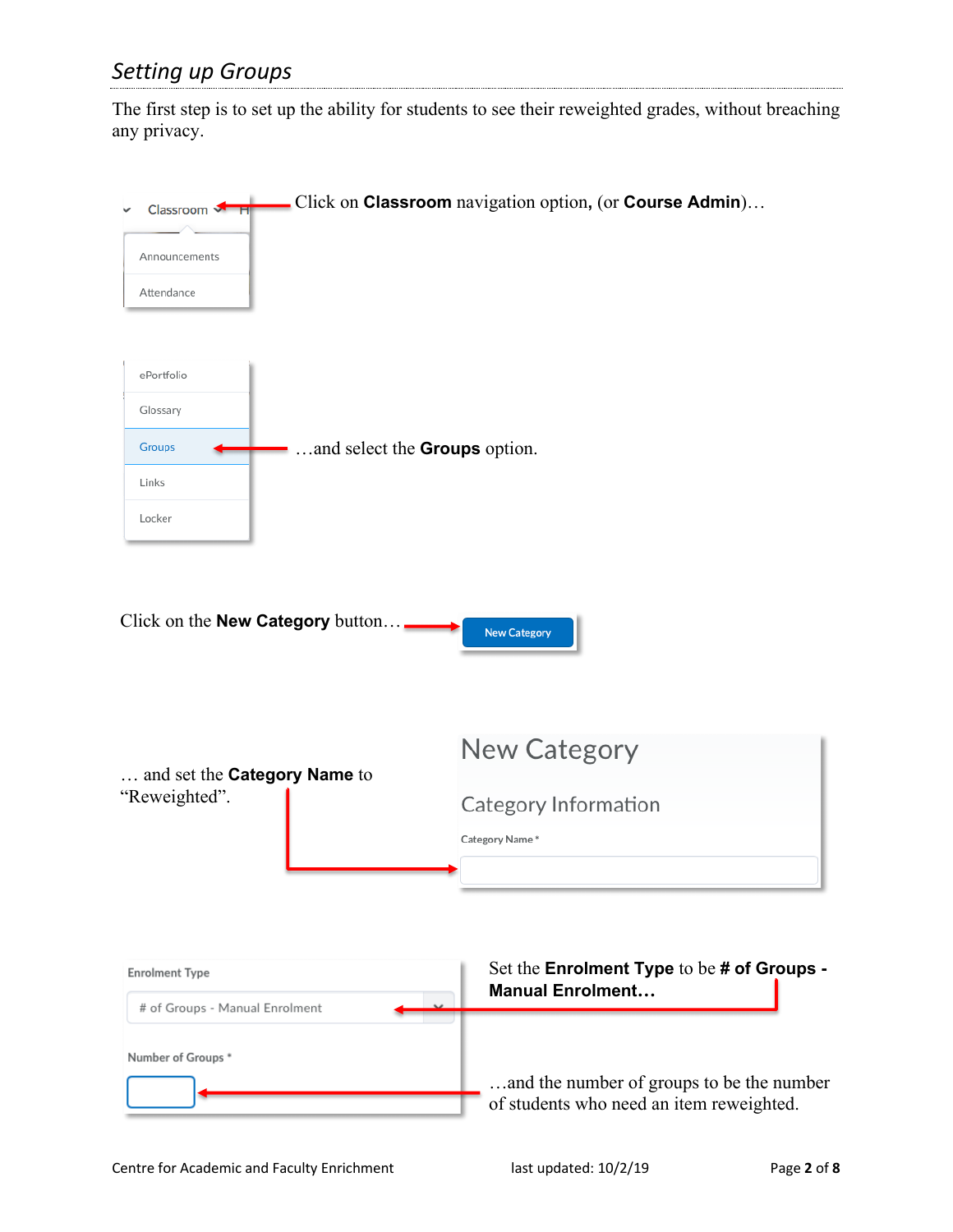#### Next, click the **Save** button.



**NOTE:** The students in these groups are only the ones who need an item reweighted.

Click the **Save** button to set your enrolments. You can now go to the course **Grades**.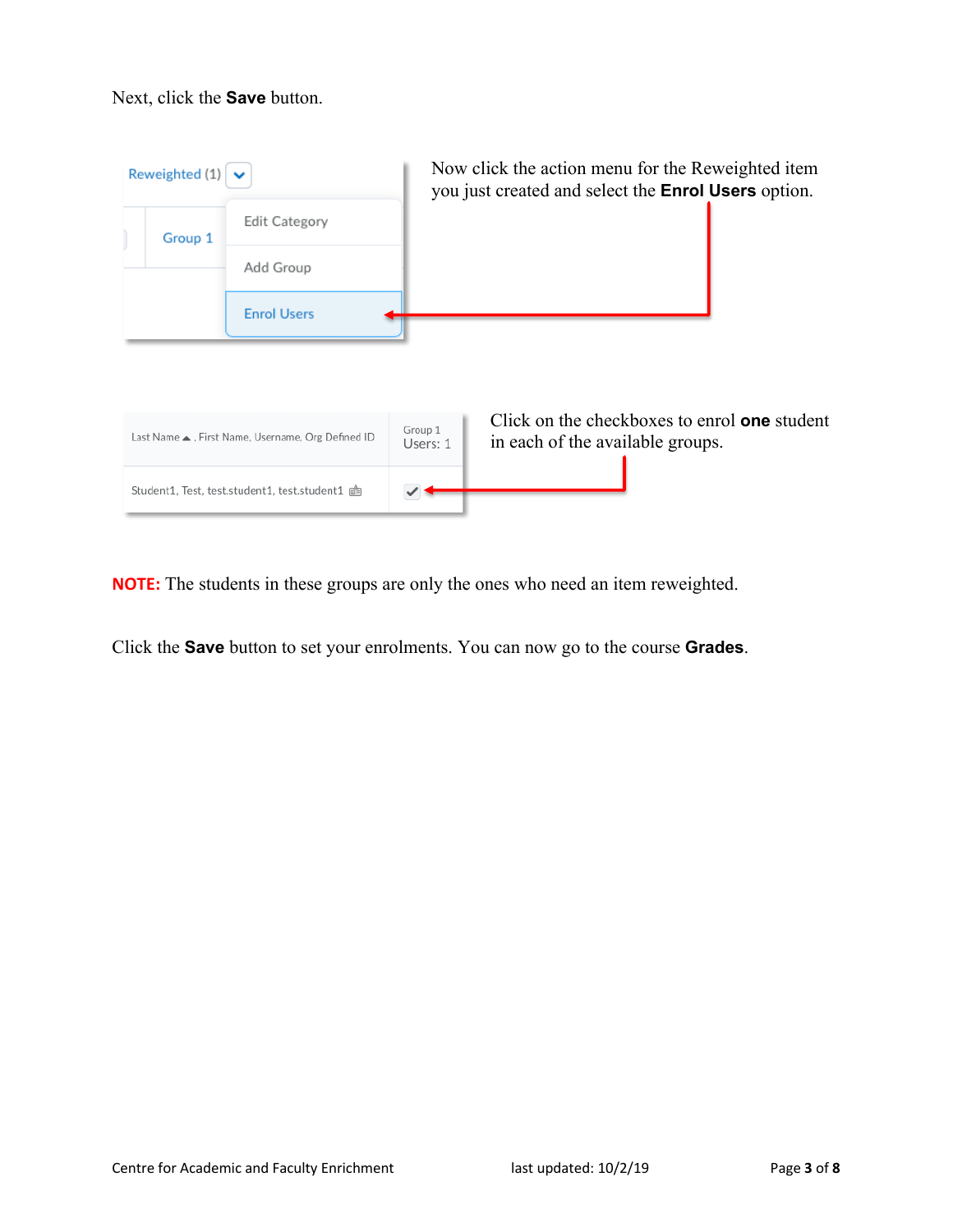In this example, the Test 2 item will be reweighted to receive the weight of the Assignment #2 item.

| ◡ | Assignment #2 $\sim$ | Numeric | $\sim$ | 12  | 10 |
|---|----------------------|---------|--------|-----|----|
| ◡ | Test 1 $\vee$        | Numeric | $\sim$ | 100 | 25 |
|   | Test 2 $\sim$        | Numeric | $\sim$ | 100 | 25 |

Click on the **Grades** navigation option and go to the **Manage Grades** page (if you are not taken there by default.

| Create a <b>New</b> grade item, <b>Numeric</b> type, and<br>call it (Final Assessment) - Reweighted. | New Item            |                         |            |
|------------------------------------------------------------------------------------------------------|---------------------|-------------------------|------------|
|                                                                                                      | Properties          | Restrictions            | Objectives |
|                                                                                                      | General             |                         |            |
|                                                                                                      | Type                |                         |            |
|                                                                                                      | Numeric             |                         |            |
|                                                                                                      | Name*               |                         |            |
|                                                                                                      | Test 2 - Reweighted |                         |            |
| Set the <b>Maximum Points</b> to be the <i>same</i> as the<br>original (Final Assessment)            |                     | Maximum Points *<br>100 | ❷          |
| and set the Weight to be the combined weight<br>of the missed item and the final assessment item.    |                     | Weight*<br>35           | ℯ          |
| Check the <b>Bonus</b> checkbox to make this new<br>item a bonus to your course.                     | Bonus               |                         |            |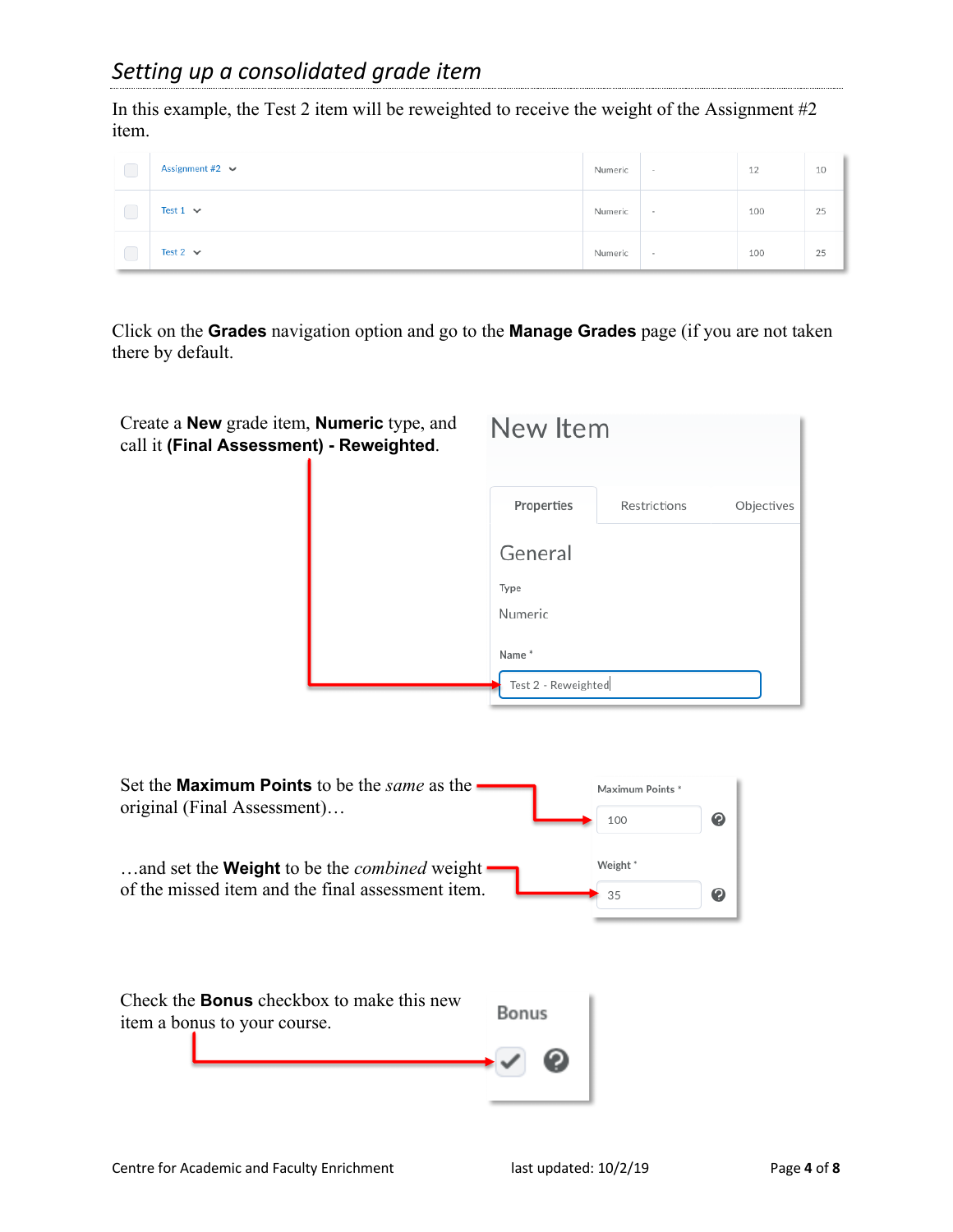| Click Save, but don't close the item. |                       |              |      |        |
|---------------------------------------|-----------------------|--------------|------|--------|
|                                       | <b>Save and Close</b> | Save and New | Save | Cancel |

To prevent confusion, it is best that only the desired student(s) see this new grade item.

|            |                     | Edit Item: Test 2 - Reweighted |  |  |
|------------|---------------------|--------------------------------|--|--|
| Properties | <b>Restrictions</b> | Objectives                     |  |  |
|            |                     |                                |  |  |

Click on the **Restrictions** tab of the item you are still editing.



Scroll down to the **Release Conditions** section of the page and click **Show Release Conditions** if they are not currently displayed.

Click the **Create and Attach** button.

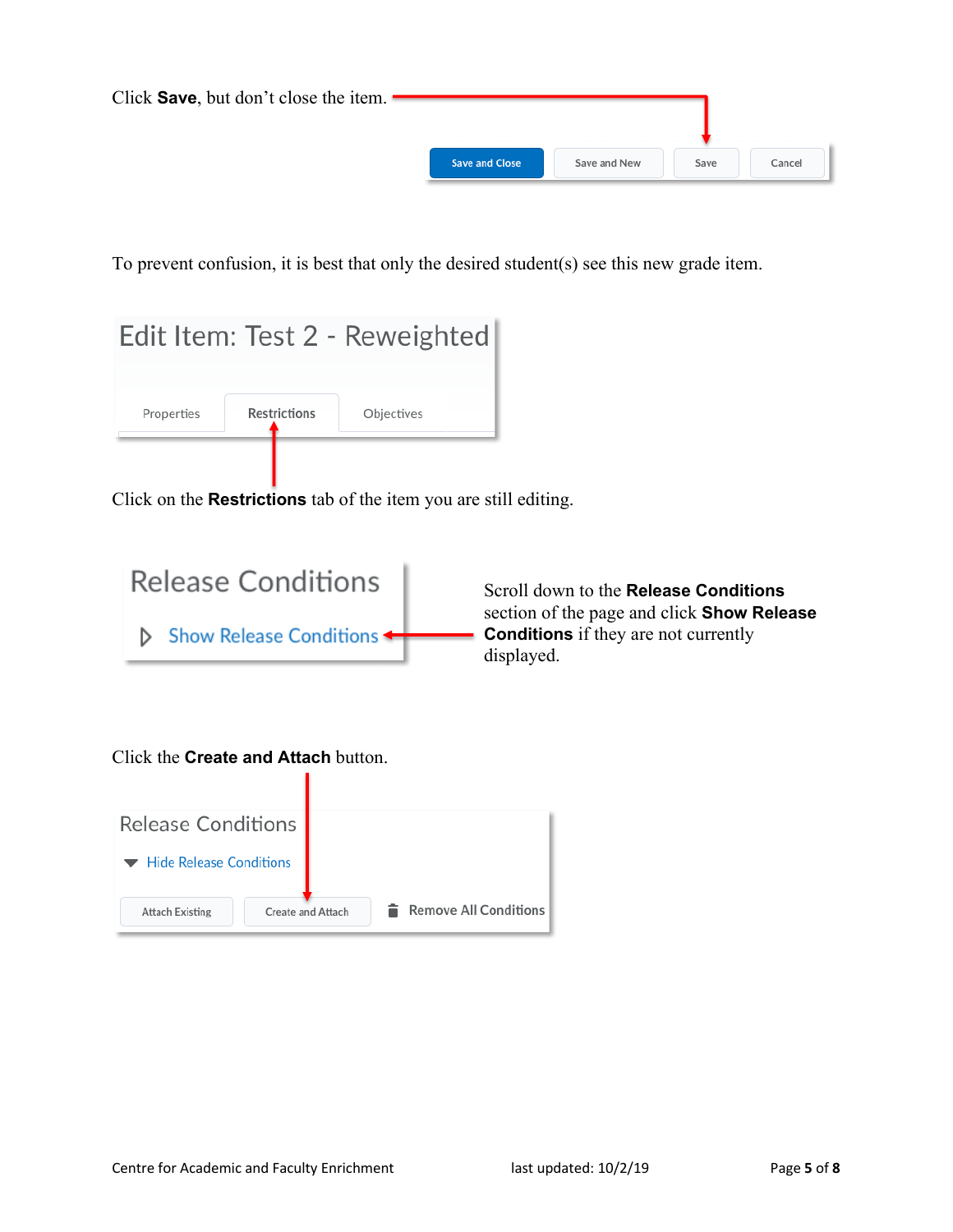| In the window that appears, set the <b>Condition</b><br>Type | Create a New Release Condition<br>Release this item when the following condition is met:<br><b>Condition Type</b>                                                                                                                                                                              |  |  |
|--------------------------------------------------------------|------------------------------------------------------------------------------------------------------------------------------------------------------------------------------------------------------------------------------------------------------------------------------------------------|--|--|
|                                                              |                                                                                                                                                                                                                                                                                                |  |  |
|                                                              |                                                                                                                                                                                                                                                                                                |  |  |
|                                                              | Select Condition Type --<br>v                                                                                                                                                                                                                                                                  |  |  |
| to be Classlist > Group Enrolment.                           | <b>Condition Type</b><br>√ -- Select Condition Type --<br>Awards<br><b>Award Earned</b><br><b>Checklist</b><br>Completed checklist<br>Completed checklist item<br>Incomplete checklist<br>Incomplete checklist item<br><b>Classlist</b><br><b>Group Enrolment</b><br><b>Org Unit Enrolment</b> |  |  |
| Choose the first Group in your Reweighted<br>group category  | <b>Section Enrolment</b><br><b>Condition Details</b><br>Group<br>Group 1<br>$\checkmark$                                                                                                                                                                                                       |  |  |
| and click the <b>Create</b> button.                          | <b>Create</b><br>Cancel                                                                                                                                                                                                                                                                        |  |  |

Repeat this Create and Attach process for each student that needs to be assigned this reweighted item.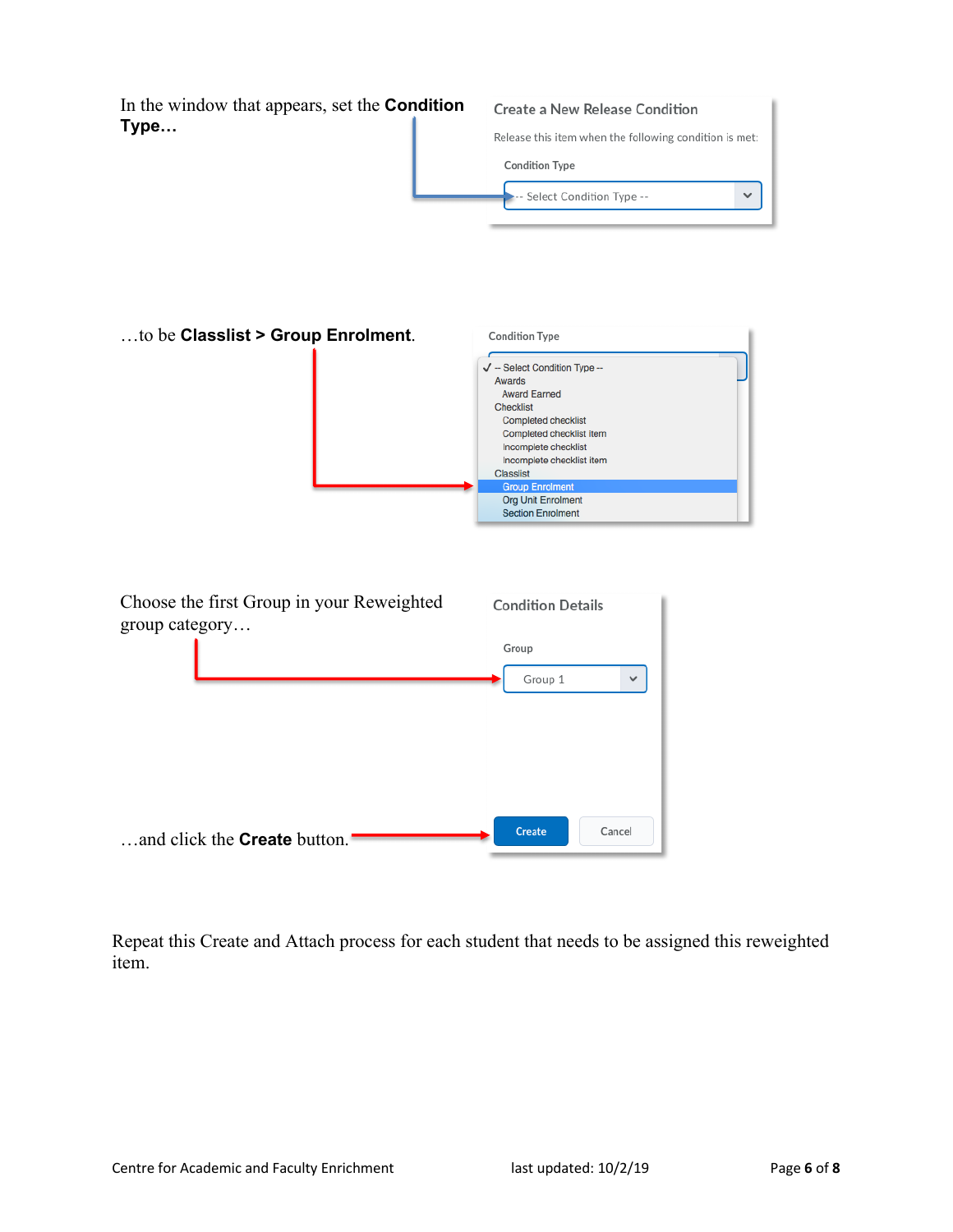| You will see conditions listed at<br>the bottom of the Restrictions<br>page. | <b>Attach Existing</b><br>To access this item, users must satisfy<br>All conditions must be met | <b>Create and Attach</b><br>$\checkmark$       | <b>Remove All Conditions</b> |  |  |
|------------------------------------------------------------------------------|-------------------------------------------------------------------------------------------------|------------------------------------------------|------------------------------|--|--|
|                                                                              | Member of group: Reweighted > Group 1 $\times$                                                  |                                                |                              |  |  |
| Be sure to change the <b>To</b>                                              | <b>Attach Existing</b>                                                                          | <b>Create and Attach</b>                       | <b>Remove All Conditions</b> |  |  |
| access this item, users must<br>satisfy pull-down menu to                    | To access this item, users must satisfy                                                         |                                                |                              |  |  |
| Any condition must be met.                                                   | Any condition must be met                                                                       | $\checkmark$                                   |                              |  |  |
|                                                                              |                                                                                                 | Member of group: Reweighted > Group 1 $\times$ |                              |  |  |

You can now **Save and Close** the grade item

**NOTE:** if you have students who missed different assessments, you may need to make multiple (Final Assessment) - Reweighted items of different combined weights.